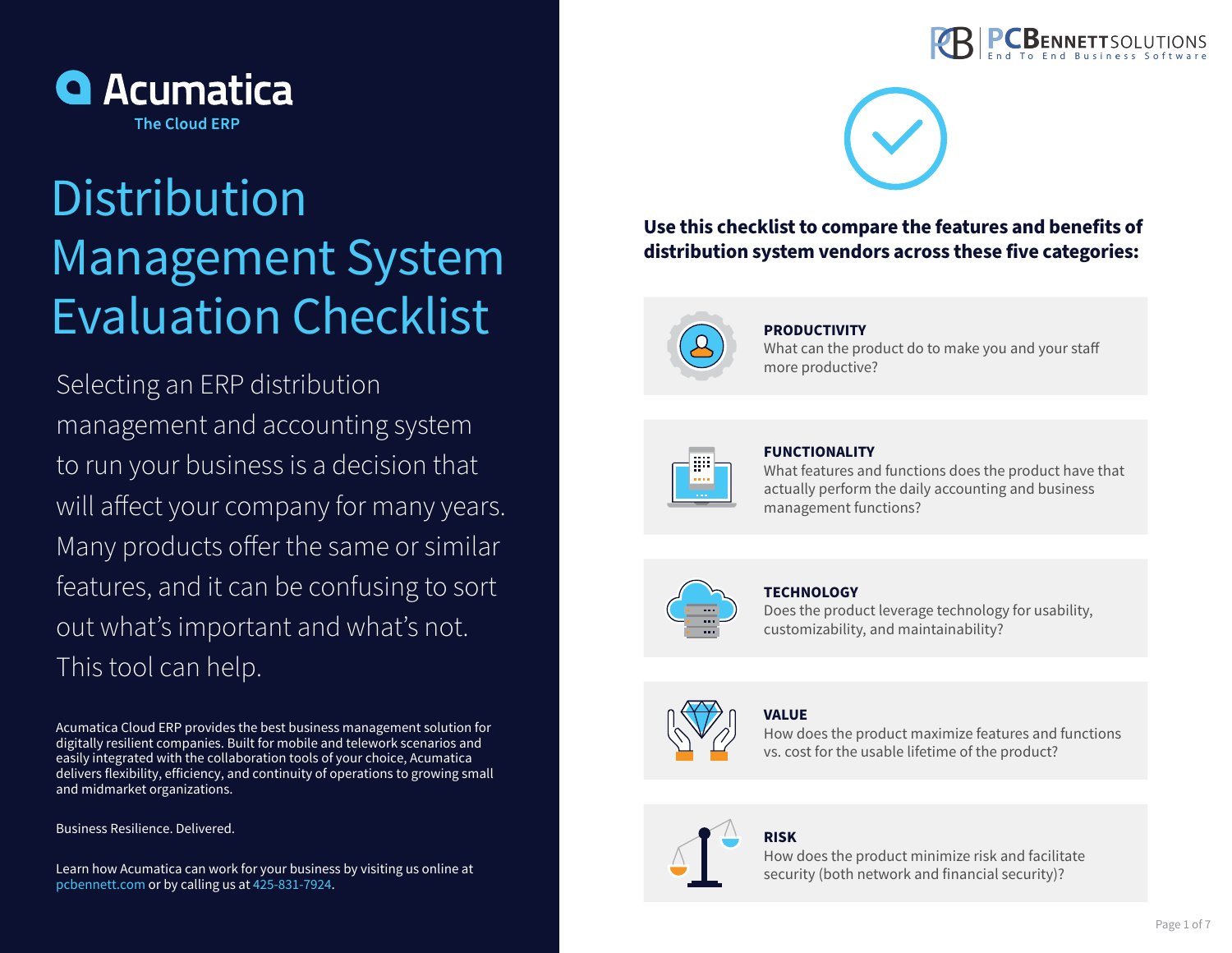



| <b>Feature</b>                                     | <b>Benefit</b>                                                                                                                               | <b>Priority</b>             | <b>Q</b> Acumatica |  |
|----------------------------------------------------|----------------------------------------------------------------------------------------------------------------------------------------------|-----------------------------|--------------------|--|
| Intuitive                                          | Easy to learn and use.                                                                                                                       | $\left  \mathbf{v} \right $ |                    |  |
| True universal<br>availability                     | Access to system from any device, anytime, anywhere to<br>facilitate staff working on the road with customers and<br>suppliers, and at home. | $\vert \cdot \vert$         |                    |  |
| Multi-language                                     | Work in the language that best fits you. Print documents<br>(like invoices) in the language of your customer.                                | $\left  \cdot \right $      | $\checkmark$       |  |
| Multi-currency                                     | Work in any currency and convert as needed.                                                                                                  | $\boxed{\phantom{1}}$       | $\checkmark$       |  |
| Workflow                                           | Automate business processes, approvals, and notifications.                                                                                   | $\vert \textbf{v} \vert$    | $\checkmark$       |  |
| Wiki's                                             | Share information and company documents among any<br>combination of teams, departments, and external users.                                  | $\left  \bullet \right $    | $\checkmark$       |  |
| Document<br>management                             | Make documents accessible to all key personnel.                                                                                              | $\left  \bullet \right $    | $\checkmark$       |  |
| Single database                                    | Single version of the truth. No need to maintain<br>integrations between applications.                                                       | $\left  \bullet \right $    | $\checkmark$       |  |
| Better, quicker<br>decisions and fewer<br>mistakes | Comprehensive reporting to make informed decisions<br>without the guesswork.                                                                 | $\vert \mathbf{v} \vert$    |                    |  |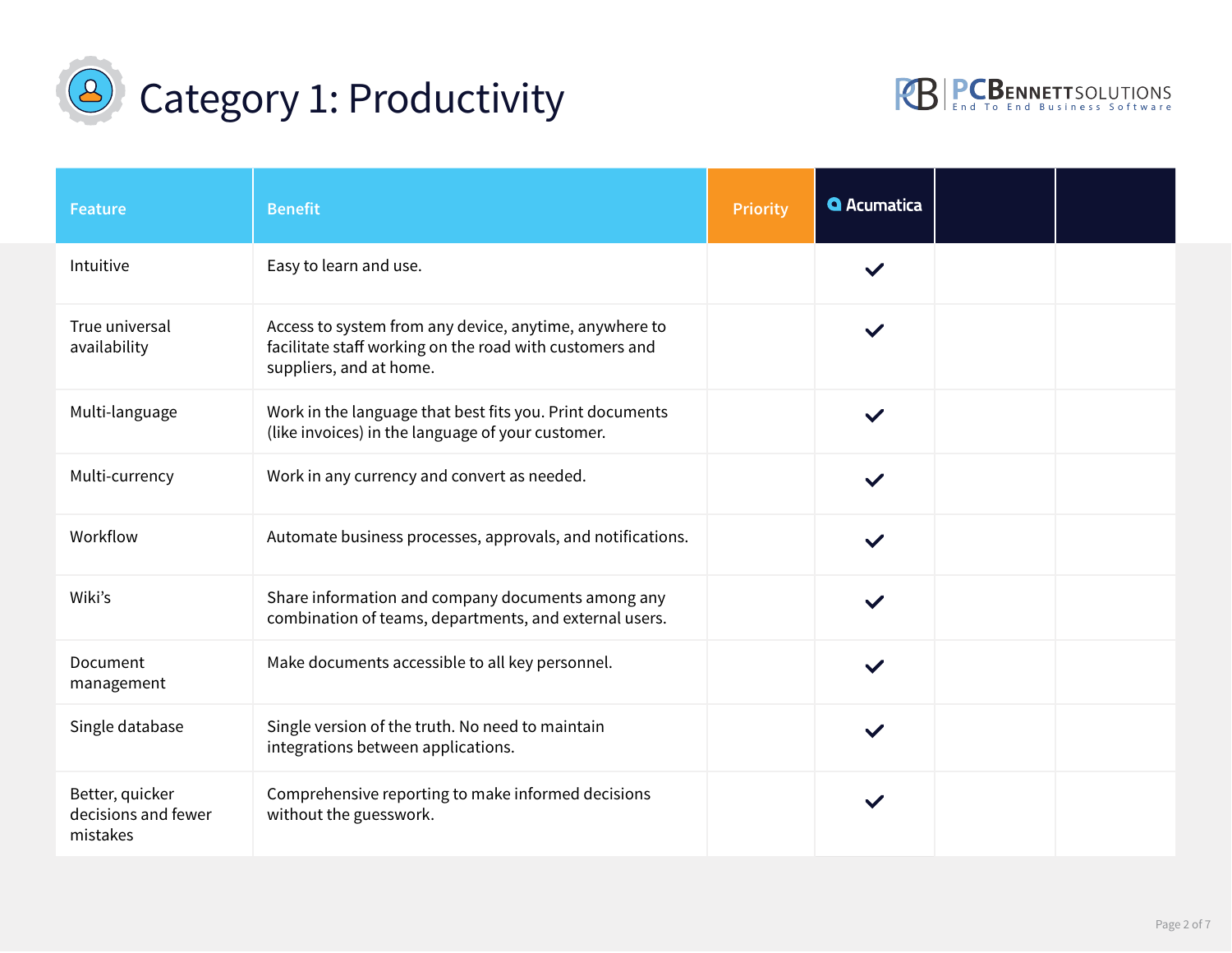



| <b>Feature</b>               | <b>Benefit</b>                                                                                                                                                                                                                                                        | <b>Priority</b>                     | <b>Q</b> Acumatica |  |
|------------------------------|-----------------------------------------------------------------------------------------------------------------------------------------------------------------------------------------------------------------------------------------------------------------------|-------------------------------------|--------------------|--|
| Multi-entity                 | Support multi-company, multi-warehouse, and international<br>companies, including financial consolidations, intercompany<br>eliminations, and reconciliations.                                                                                                        | $ \mathbf{\cdot} $                  |                    |  |
| Financial management         | Support standard accounting functions, including General<br>Ledger, Accounts Payable, Accounts Receivable, Cash<br>Management, Tax management, and more.                                                                                                              | $\left  \cdot \right $              |                    |  |
| Quote-to-cash                | Create quotes, convert to sales order, check inventory<br>availability, perform credit check, manufacturer (if<br>applicable), pick, ship, invoice, and collect payment.                                                                                              | $\left  \cdot \right $              |                    |  |
| Sales Order<br>Management    | Split orders across multiple warehouses, allocate inventory,<br>verify credit limits, issue replenishment orders, accept<br>returns, and manage complex pricing/discount policies.                                                                                    | $\left  \mathbf{v} \right $         |                    |  |
| Purchase Order<br>Management | Automate complex procure-to-pay processes involving<br>multiple products and suppliers. Create requisitions and<br>approvals, obtain bids, convert to purchase orders, receive<br>inventory, input invoices, match and pay.                                           | $\left  \blacktriangledown \right $ |                    |  |
| <b>Inventory Management</b>  | Manage inventory, plan and manage movement of goods<br>through distribution network, and control customer and<br>transfer orders. Use multiple locations with lot and serial<br>number tracking. Expired items are automatically removed<br>from available inventory. | $ \mathord{\text{-}} $              |                    |  |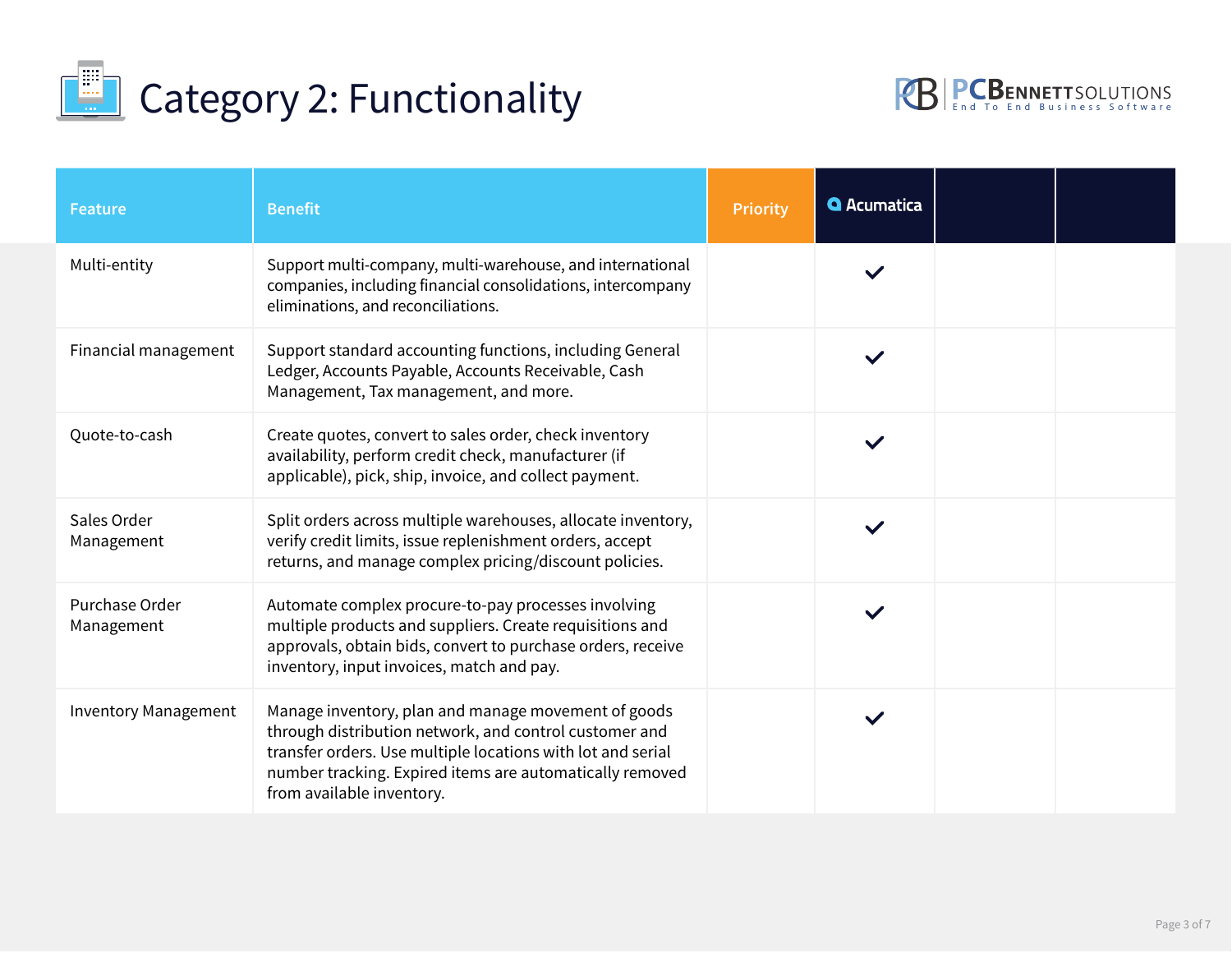



| <b>Feature</b>                      | <b>Benefit</b>                                                                                                                                                                                                   | Priority                    | <b>Q</b> Acumatica |  |
|-------------------------------------|------------------------------------------------------------------------------------------------------------------------------------------------------------------------------------------------------------------|-----------------------------|--------------------|--|
| Warehousing and<br>fulfillment      | Automate routine tasks of pick, pack and ship with hands-<br>free operations. Specify the types of items/transactions<br>allowed, picking priority, and multiple bins and locations.                             | $\left  \mathbf{v} \right $ | $\checkmark$       |  |
| Cost accounting                     | Track inventory and operations costs. Analyze and report<br>actual and expected costs and variances. Post costs to<br>general ledger.                                                                            | $\vert \cdot \vert$         | $\checkmark$       |  |
| Industry support                    | Support industry requirements on a single platform with<br>embedded field service, project accounting, manufacturing,<br>connected commerce storefronts, and native point of<br>sale applications.               | $\left  \mathbf{v} \right $ |                    |  |
| Extensive marketplace               | Access connected applications for extended functionality<br>to meet your unique business needs, such as barcoding,<br>electronic data interchange, shipping, advanced<br>warehousing, or inventory optimization. | $\left  \mathbf{v} \right $ |                    |  |
| Integrated business<br>intelligence | Go beyond spreadsheets and use integrated BI to<br>understand what the financial and customer data<br>is really telling you, so you can make informed,<br>actionable decisions.                                  | $\left  \mathbf{v} \right $ |                    |  |
| CRM combined<br>with ERP            | Share a single database between ERP and CRM - no need<br>to synchronize two databases with the same information.                                                                                                 | $\boxed{\mathbf{r}}$        |                    |  |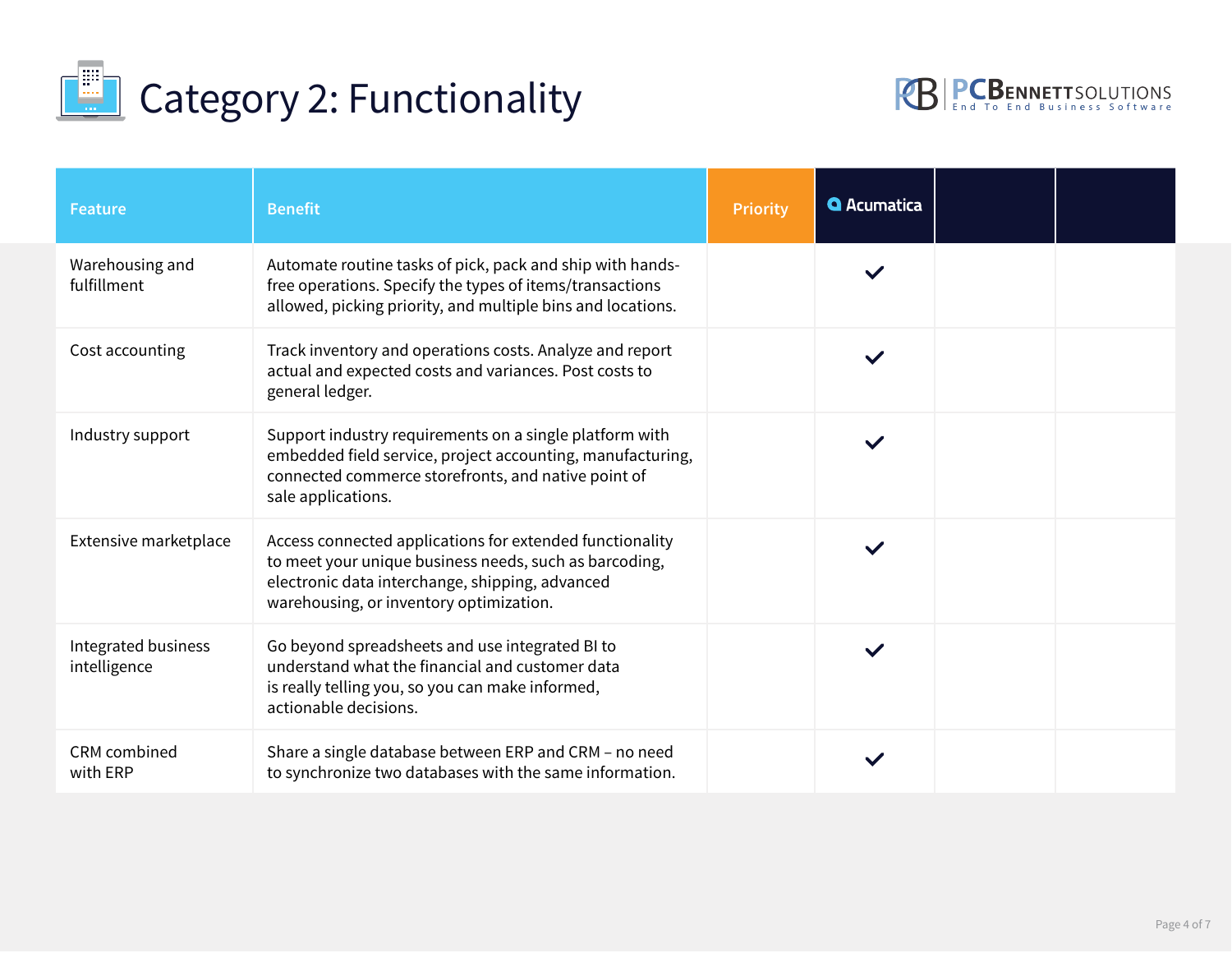



| <b>Feature</b>                                          | <b>Benefit</b>                                                                                                                                                                                         | <b>Priority</b>          | <b>Q</b> Acumatica |  |
|---------------------------------------------------------|--------------------------------------------------------------------------------------------------------------------------------------------------------------------------------------------------------|--------------------------|--------------------|--|
| True cloud                                              | All functionality is accessible through the internet using<br>a standard browser without the need for any software<br>installation on the user's device. No additional software<br>licensing required. | $\left  \bullet \right $ | $\checkmark$       |  |
| Responsive design                                       | View and interact with every page of the application on any<br>device with a minimum of resizing, panning, or scrolling.                                                                               | $\blacktriangledown$     | $\checkmark$       |  |
| User interface                                          | Modern look and feel. Customize screens and dashboards.<br>Easy access to tasks with minimal clicks and intuitive<br>workflow.                                                                         | $\vert$                  | $\checkmark$       |  |
| Customizable and<br>flexible                            | Ability to modify and customize business logic to meet your<br>company's unique requirements.                                                                                                          | $\vert$                  | $\checkmark$       |  |
| Customization using<br>industry standard tools          | Perform customizations using industry standard tools<br>and programming languages without requiring the use<br>of proprietary languages or compilers.                                                  | $\overline{\phantom{a}}$ |                    |  |
| Full relational database                                | All system data stored in a relational SQL database. Query<br>data for reporting, BI, financial statements, audits, and more.                                                                          | $\boxed{\blacksquare}$   | $\checkmark$       |  |
| Database export                                         | Access and export relational versions of all data for<br>reporting, backup, and transfer.                                                                                                              | $\vert \cdot \vert$      | $\checkmark$       |  |
| Upgrade on your<br>schedule                             | Ability to plan upgrades at dates and times that are<br>convenient to you and your company - not the ERP vendor.                                                                                       | $\boxed{\blacksquare}$   |                    |  |
| Capable of moving to<br>the cloud when you<br>are ready | Not everyone wants to operate in the cloud. The product<br>should support both on premise and cloud deployments, and<br>let you switch deployment models if and when you are ready.                    | $\boxed{\blacksquare}$   | $\checkmark$       |  |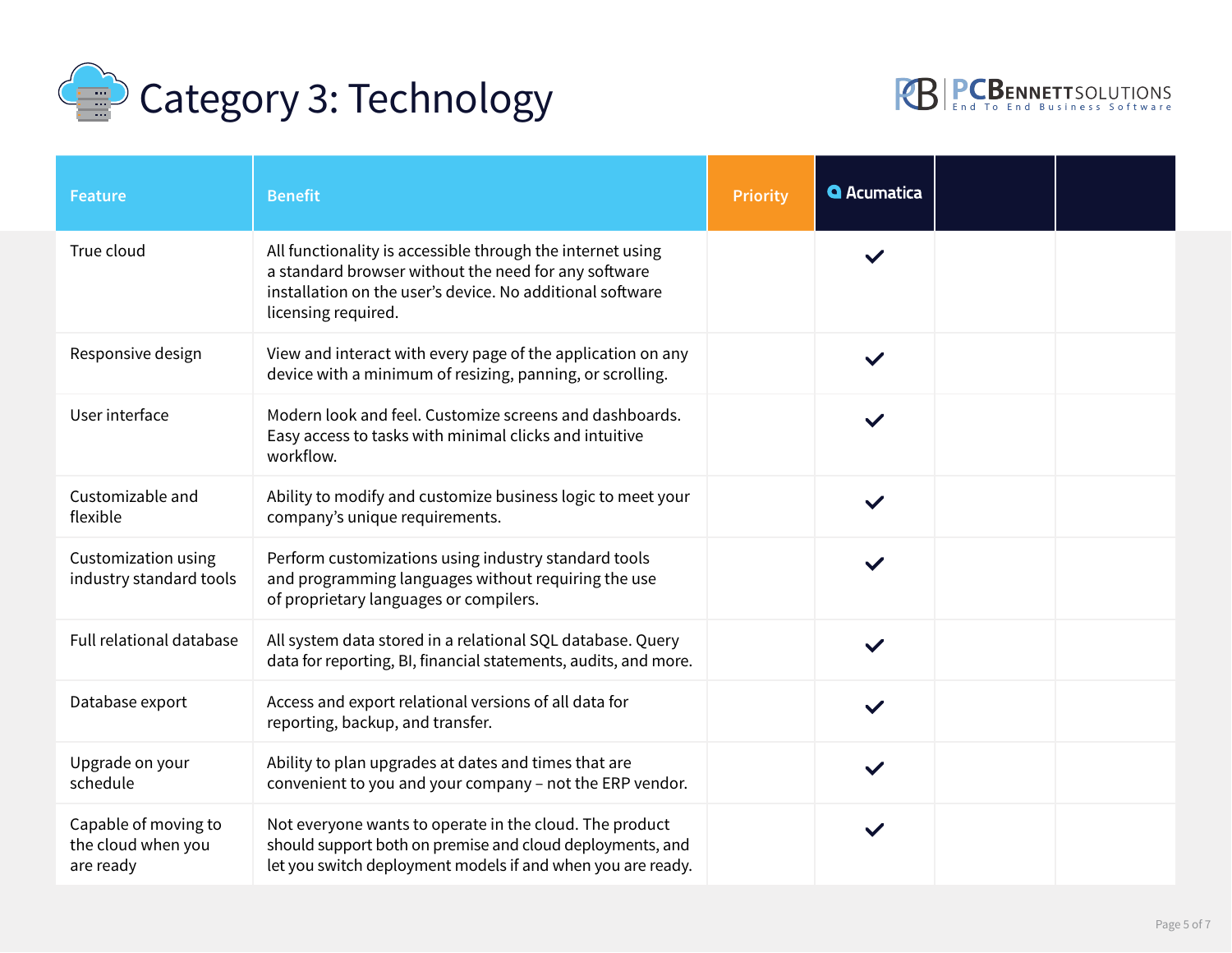



| <b>Feature</b>                                        | <b>Benefit</b>                                                                                                                                                                                                                                                                                                                                                                                                                   | <b>Priority</b>             | <b>Q</b> Acumatica |  |
|-------------------------------------------------------|----------------------------------------------------------------------------------------------------------------------------------------------------------------------------------------------------------------------------------------------------------------------------------------------------------------------------------------------------------------------------------------------------------------------------------|-----------------------------|--------------------|--|
| Multiple deployment<br>options                        | Deployment methods allow on premises in your facility,<br>private cloud of your choice, or our public cloud using<br>Amazon Web Services (AWS).                                                                                                                                                                                                                                                                                  | $\left  \bullet \right $    |                    |  |
| Flexible licensing<br>options                         | Offers subscription or perpetual licensing (depreciable<br>capital expense versus an ongoing operating expense).                                                                                                                                                                                                                                                                                                                 | $\boxed{\blacksquare}$      |                    |  |
| Low total cost of<br>ownership (TCO)                  | Reduce the total cost of ownership over the foreseeable<br>lifetime of the product (at a minimum 3-5 years), including<br>licensing, support, hardware, upgrade, and hosting costs.<br>Be sure to add the cost of additional products required to<br>run the system (web server, eCommerce platform, database<br>server, collaboration tools, CRM, etc.), which includes all<br>required hardware, licensing, and support costs. | $\left  \bullet \right $    |                    |  |
| Scale as you grow                                     | Ability to accommodate heavier volumes, more resources,<br>and more users as your business grows. Pay only for what<br>you use. Add more resources when you need them.                                                                                                                                                                                                                                                           | $\left  \mathbf{v} \right $ |                    |  |
| Preserve capital<br>for other business<br>initiatives | Cloud deployments reduce the need for initial cash outlay<br>for hardware and software purchases. Cloud deployments<br>also reduce the amount of internal IT staff required for<br>hardware and software support and maintenance.                                                                                                                                                                                                | $\blacktriangledown$        |                    |  |
| Charged by resources<br>used, not by user             | Vendor charges for the resources used, not by user count,<br>making the benefits of ERP available to all employees,<br>customers and suppliers. Charging by user penalizes<br>growing businesses.                                                                                                                                                                                                                                | $\blacktriangleleft$        |                    |  |